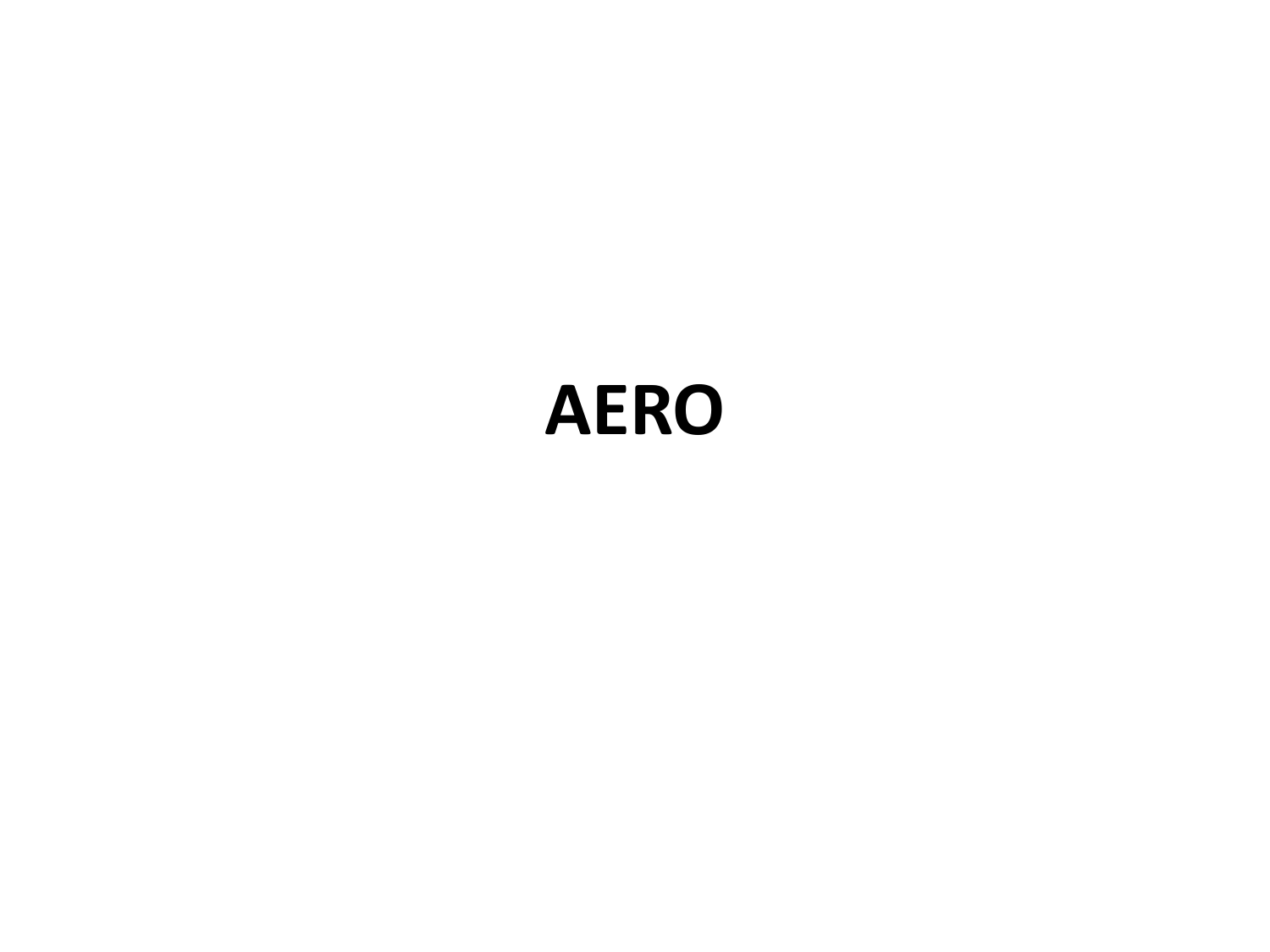#### **ERONET Home Page**

#### ERONET

# Home / Feedback S Contact Us



|                                            |          | Sign In |          |
|--------------------------------------------|----------|---------|----------|
| Â                                          | Username |         |          |
| $a_{\!\scriptscriptstyle (\!\varsigma\!)}$ | Password |         |          |
| $C$ Reset                                  |          |         | o Log In |
|                                            |          |         |          |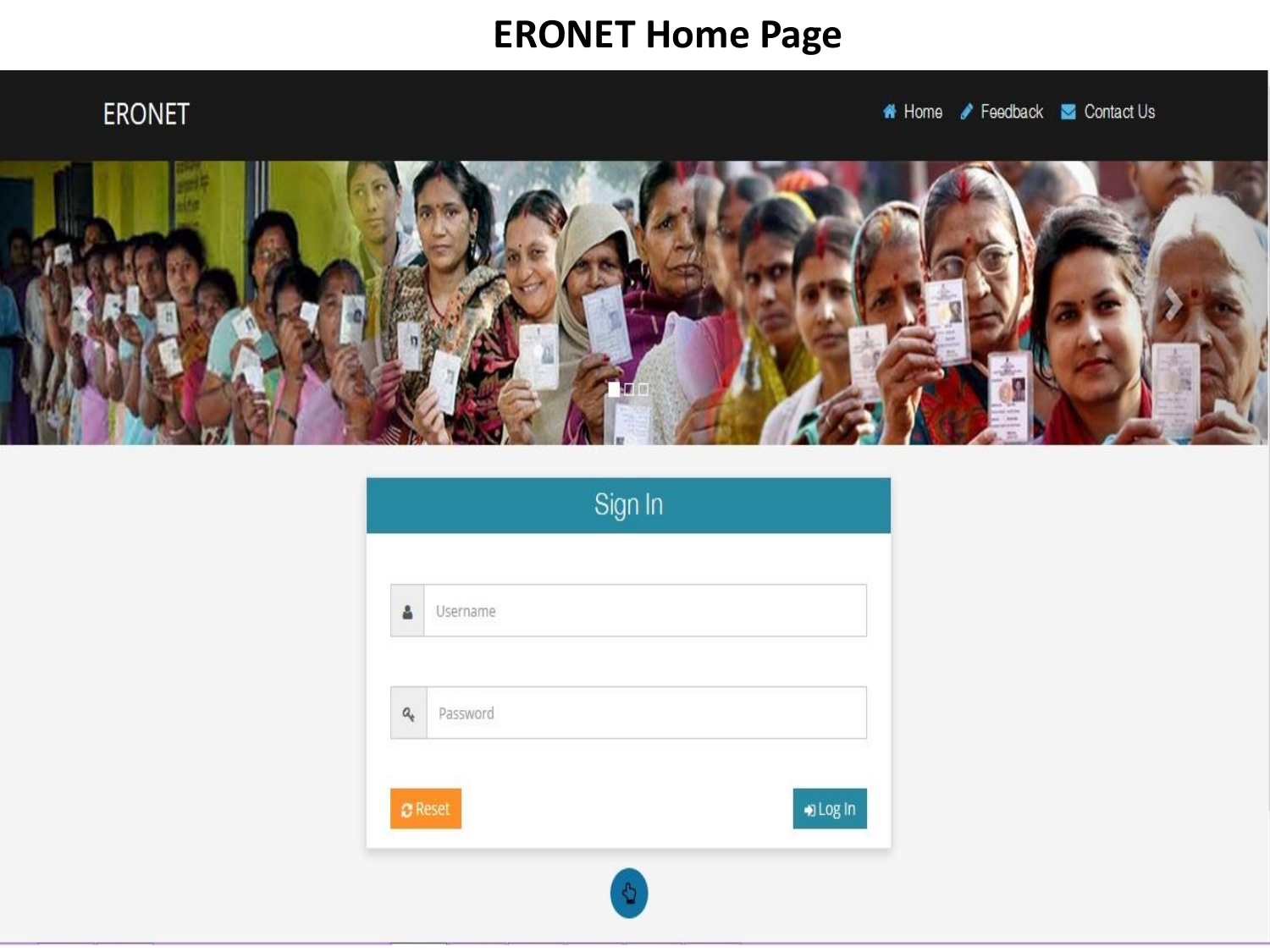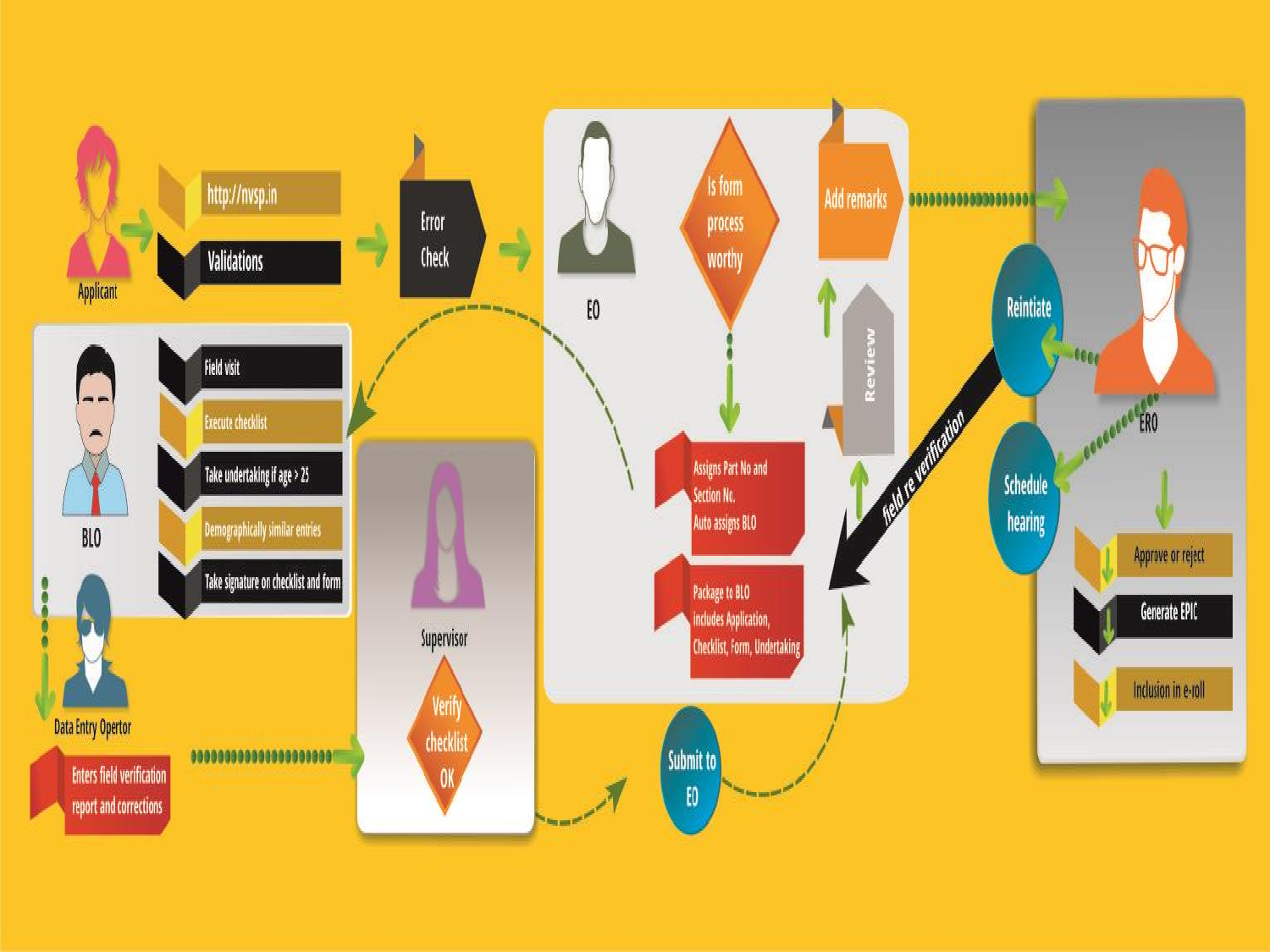## **AERO (Election In-charge at Tehsil/Taluk level)**

- $\vee$  Electoral Roll
- $\vee$  Polling Station
- **↓ View Electoral Officer Details**
- **▶ Marked and PWD Elector Summary**
- **► Suo Moto Action for ERO**
- $\vee$  Form Processing
	- Assign Part/Section
	- Request deletion to other ERO
	- Submission to ERO for Approval or Rejection
- **↓ Overseas Elector Summary**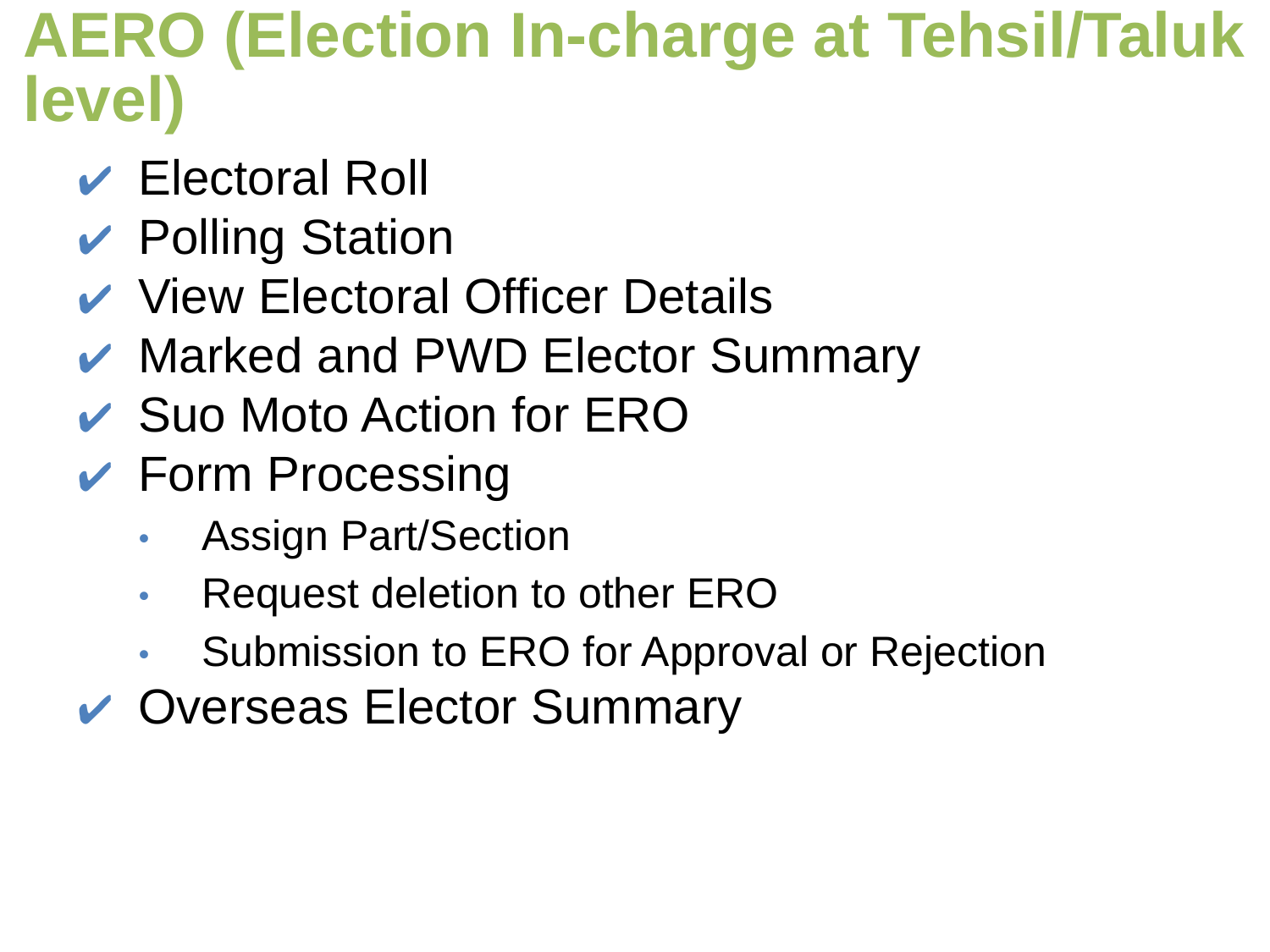## **AERO(Election In-charge at Tehsil/Taluk level)**

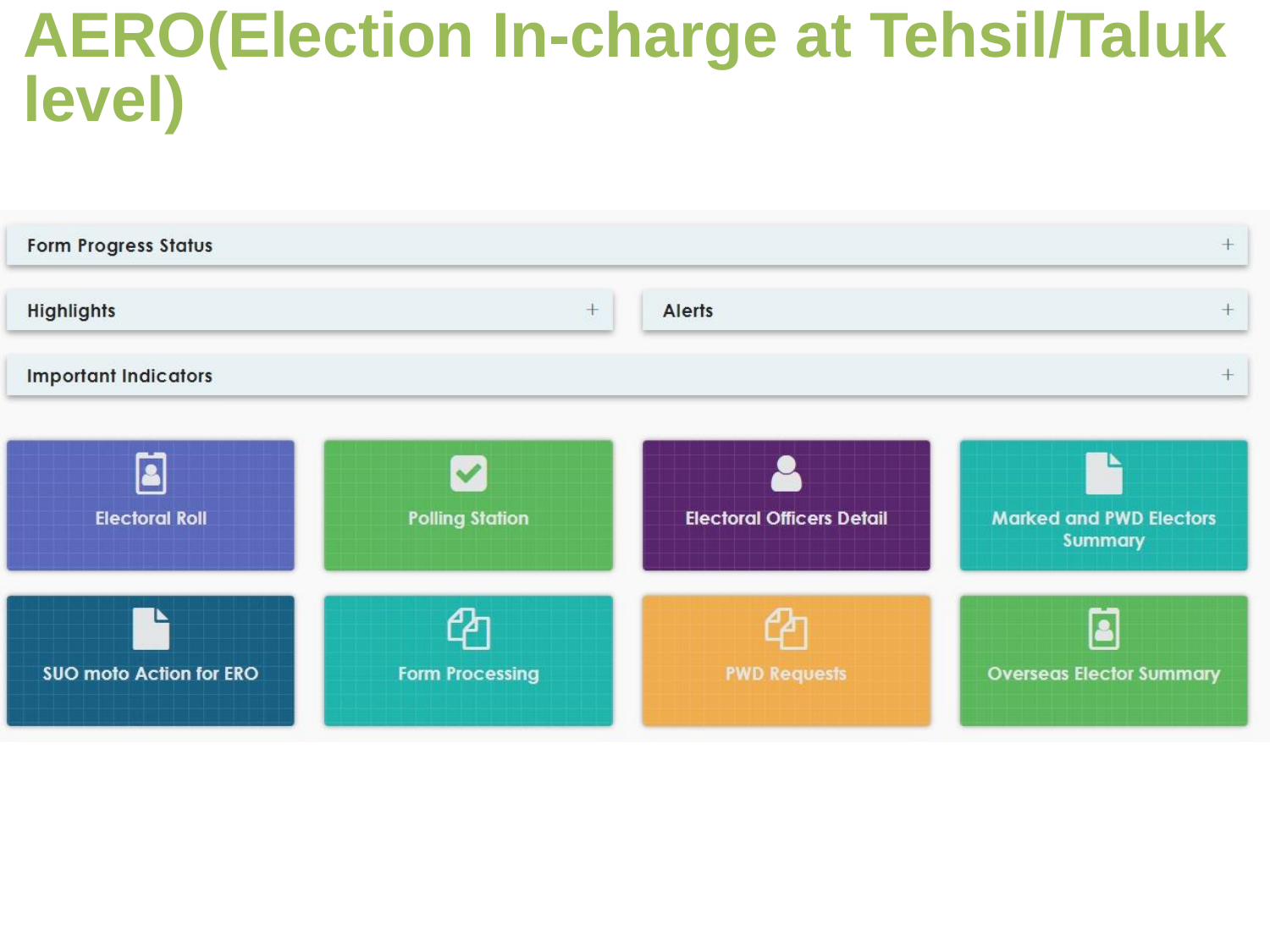## **AERO (Election In-charge at Tehsil/Taluk level)**

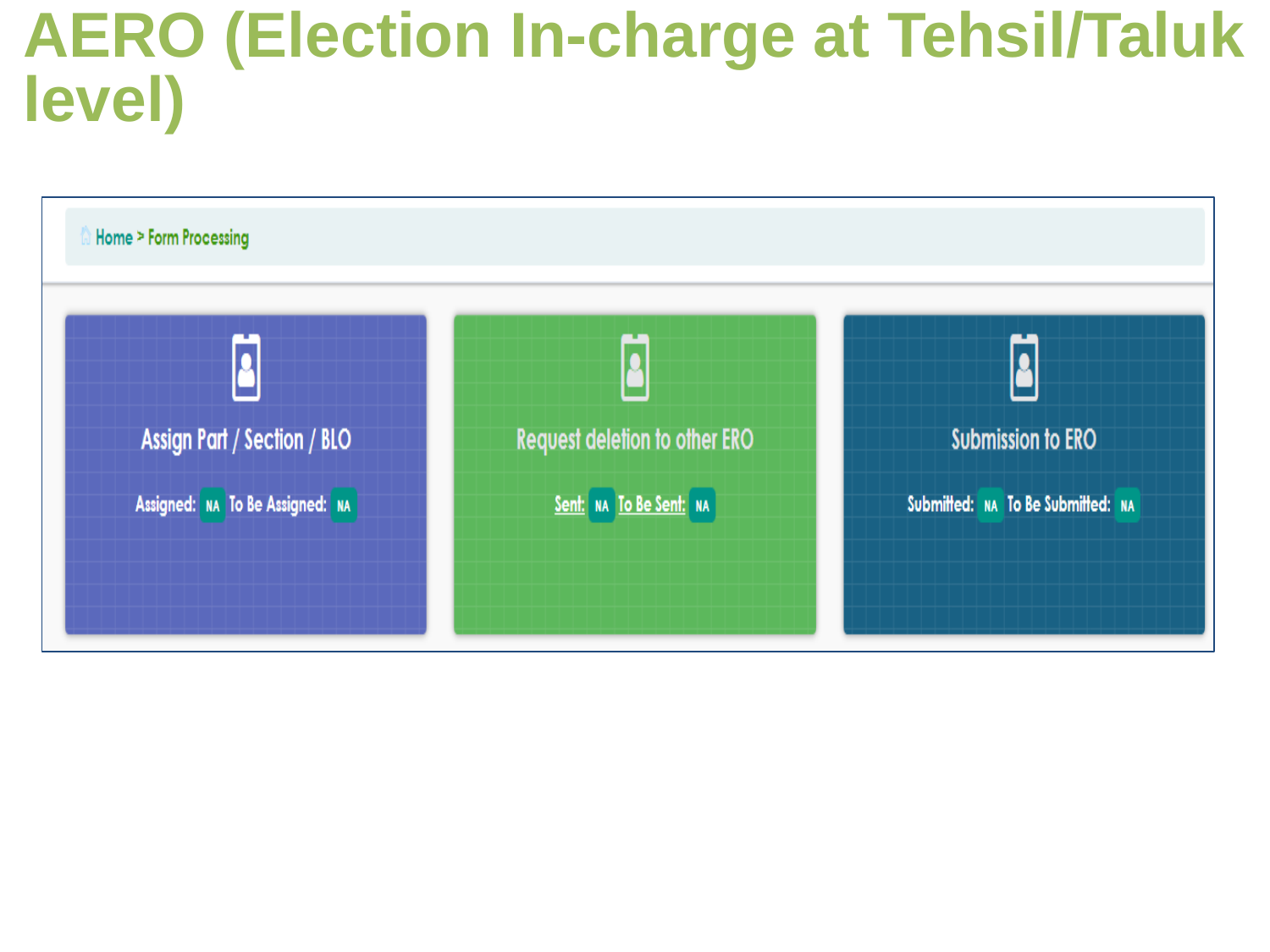## **Assignment of BLO, Part and Section**



the form and also allows AERO to assign BLO, Part & Section.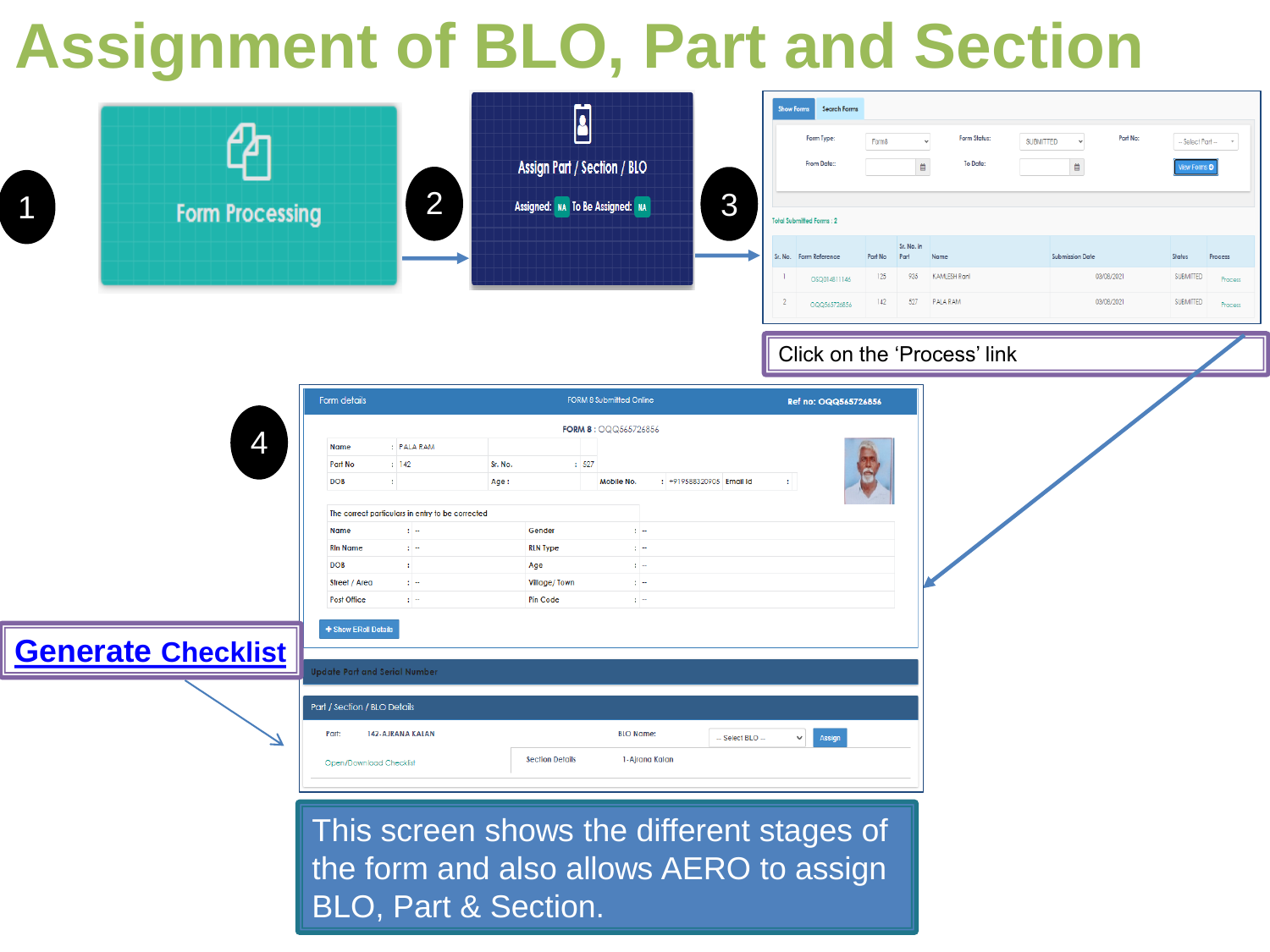## **Assignment of BLO, Part and Section**

| $\circ$<br>प्रस्तुत on 23-04-2017                                                | $\circledcirc$        | बीएलओ नियुक्ति<br>$\circledcirc$          | फील्ड सत्यापित     | $_{\odot}$              | स्वीकृत / अस्वीकृत   |
|----------------------------------------------------------------------------------|-----------------------|-------------------------------------------|--------------------|-------------------------|----------------------|
| ग्रपत्र का विवरण                                                                 |                       | ऑनलाईन<br>प्रपत्र ६ प्रस्तुत              |                    |                         | Ref no: OHM511527764 |
| नाम                                                                              | : JYOTI               | लिग                                       | ÷F                 |                         |                      |
| आरएलएन नाम                                                                       | : RAMESHWAR           | संबंधी का प्रकार                          | ÷F.                |                         |                      |
| जन्म तिथि                                                                        | 18-05-1996            | आयु                                       | $-22$              |                         |                      |
| मोबाईल नं.                                                                       | : +918376835119       | ई-मेल आईडी                                | $NA$               |                         | फोटो उपलब्ध नहीं है  |
| हाऊस नंबर                                                                        | $7.4 - 5/42$          | स्ट्रीट/ ऍरिआ                             | : A-BLOCK POCKET-3 |                         |                      |
| विलेज/ टाउन                                                                      | : SWARN JAYANTI VIHAR | पोस्त ऑफिस                                | : TIKRI KHURD      |                         |                      |
| पिन कोठ                                                                          | : 110040              |                                           |                    |                         |                      |
| Applied for migration                                                            |                       |                                           |                    |                         |                      |
| राज्य                                                                            | विधानसभा              | पिछला मतदाता फोटो                         |                    |                         | विलोपन अनुरोध भेजें  |
|                                                                                  | निर्वाचन              | पहचान पत्र संख्या                         |                    |                         |                      |
| स्थान<br>DELH!                                                                   | क्षेत्र               |                                           |                    |                         |                      |
| - Select Part --                                                                 |                       | बीएलओ का नाम:<br>٧                        | $-$ Select BLO $-$ | ۷                       | निर्दिष्ट करे        |
|                                                                                  | भाग को खोजे +         | अनुभाग संख्या :<br>- Select Section No -- |                    | $\overline{\mathbf{v}}$ | निर्दिष्ट करे        |
| भाग/अनुभाग/बूथ लेवल अधिकारी का विवरण<br>V(1)<br>संलग्नक<br>फील्ड सत्यापन रिपोर्ट |                       |                                           |                    |                         |                      |
| डेमोग्राफिकअली मॅचीग रेकोर्ड्स                                                   |                       |                                           |                    |                         | डिटैल्स ©            |
|                                                                                  |                       | Part number is yet to be assigned         |                    |                         |                      |
| आक्षेप                                                                           |                       |                                           |                    |                         |                      |
| रिमार्क्स                                                                        |                       |                                           |                    |                         |                      |
| पर्यवेक्षक की टिप्पणी :                                                          | उपलब्ध नहीं है        |                                           |                    |                         |                      |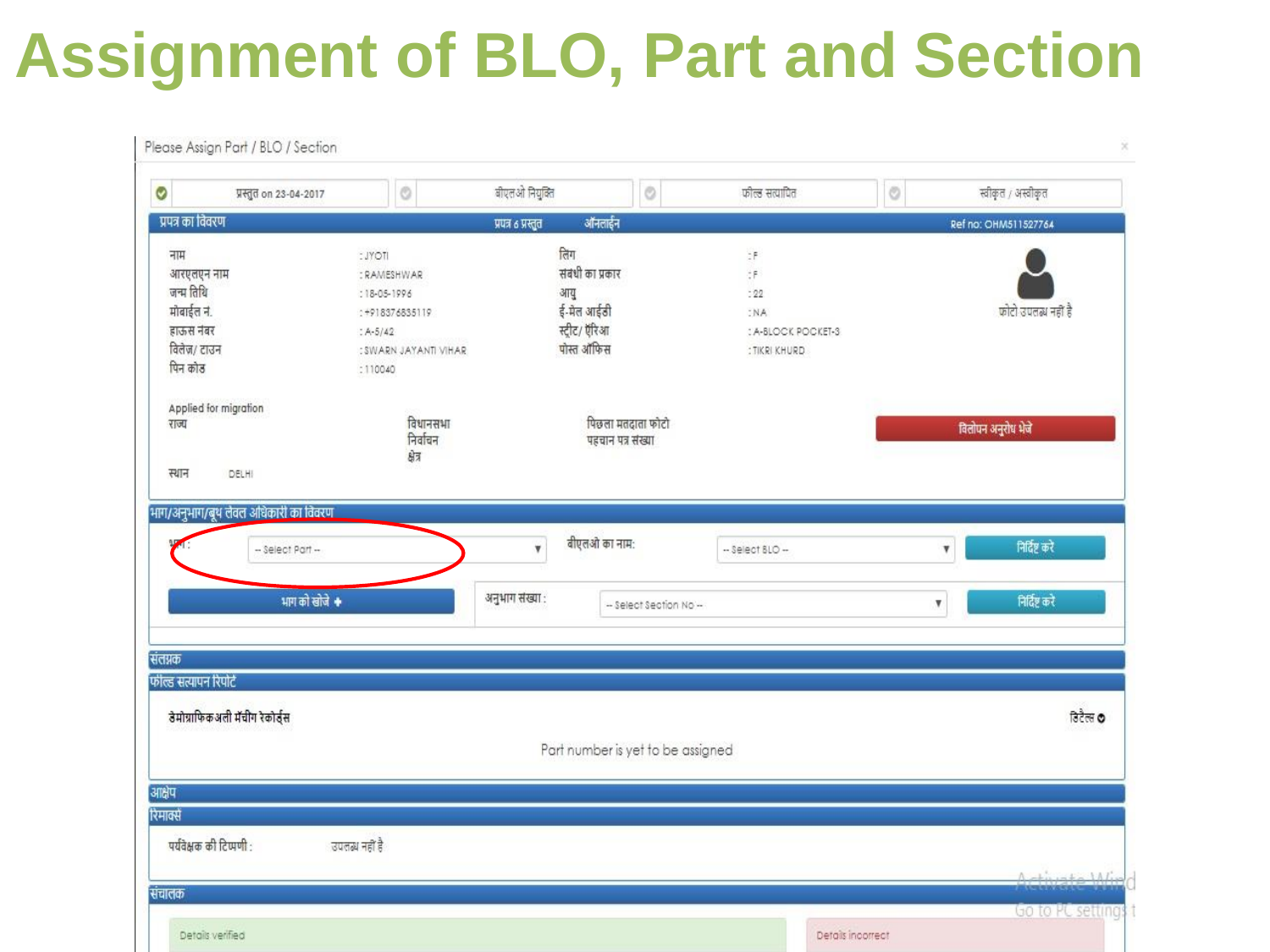## **Deletion request to/from other ERO**

| ٦           |
|-------------|
| ٦<br>I<br>٦ |
|             |
|             |
|             |
|             |

4

|                        | ာ                                    |  |
|------------------------|--------------------------------------|--|
|                        | <b>Request deletion to other ERO</b> |  |
| <b>Form Processing</b> | Sent: NA To Be Sent: NA              |  |
|                        |                                      |  |
|                        | Click on 'To Be Sent' link.          |  |

| Name                                                                  | : SHIVANI SHARMA  | Gender                                        |   | $:$ $F$              |                              |
|-----------------------------------------------------------------------|-------------------|-----------------------------------------------|---|----------------------|------------------------------|
| <b>Rin Name</b>                                                       | : RAHUL SHARMA    | <b>RLN Type</b>                               |   | : H                  |                              |
| <b>DOB</b>                                                            | : 28/06/1988      | Age                                           | ÷ | 29                   |                              |
| Mobile No.                                                            | $: +917357403787$ | Email Id                                      |   | : rhl1712@gmail.com  |                              |
| House No.                                                             | : 769             | Street / Area                                 |   | : SHIV TEMPLE STREET |                              |
| Village/Town                                                          | : KHARINDWA       | Post Office                                   |   | : KHARINDWA          |                              |
| Pin Code                                                              | : 136135          |                                               |   |                      |                              |
| Permanent Resident of J&K                                             |                   | : No                                          |   |                      |                              |
| <b>Applied for migration</b><br>State S19 - Punjab<br>Place KHARINDWA |                   | <b>AC</b> 53 - S.A.S. Nagar <b>Prev. EPIC</b> |   | LGK2308864           | <b>Send Deletion Request</b> |
|                                                                       |                   |                                               |   |                      |                              |

|                         | Form Type:                        |            | Form6<br>$\sim$ |   | Form Status:        | <b>SUBMITTED</b> | $\sim$                 | Part No:              | -- Select Part --             | $\sim$         |
|-------------------------|-----------------------------------|------------|-----------------|---|---------------------|------------------|------------------------|-----------------------|-------------------------------|----------------|
|                         |                                   |            |                 |   |                     |                  |                        |                       |                               |                |
|                         | From Date::                       |            | ₿               |   | To Date:            |                  | $\blacksquare$         |                       | View Forms O                  |                |
|                         |                                   |            |                 |   |                     |                  |                        |                       |                               |                |
|                         |                                   |            |                 |   |                     |                  |                        |                       |                               |                |
|                         | <b>Total Submitted Forms: 193</b> |            |                 |   |                     |                  |                        |                       |                               |                |
|                         | Form Reference                    | Part<br>No | Name            |   | Gender Rin Name     |                  | <b>Submission Date</b> | <b>ERO Order Date</b> | Status                        | <b>Process</b> |
|                         | OOA705167935                      | 123        | SHIVANI SHARMA  | F | RAHUL SHARMA        |                  | 26/05/2017             |                       | 18/12/2017<br><b>ACCEPTED</b> | Process        |
| Sr.<br>No.<br>$\bar{2}$ | OCD008079537                      | 91         | Savita Rani     | F | <b>Harlsh Kumar</b> |                  | 22/06/2017             |                       | 16/12/2017<br><b>ACCEPTED</b> | Process        |

After clicking on 'To Be Sent' link, a list of submitted forms will be displayed on screen. By clicking the 'Process' link in the list, a form processing panel opens on screen which contain information about applicant's personal details, family details, field verification report.

If applicant has mentioned part IV (migration) details in the form, then it will be displayed on the form processing panel along with the 'Send Deletion Request' button for sending the deletion request to other ERO as the applicant is shifting from one AC to another AC. If deletion request is already sent, then its status is shown instead of the 'Send Deletion Request' button.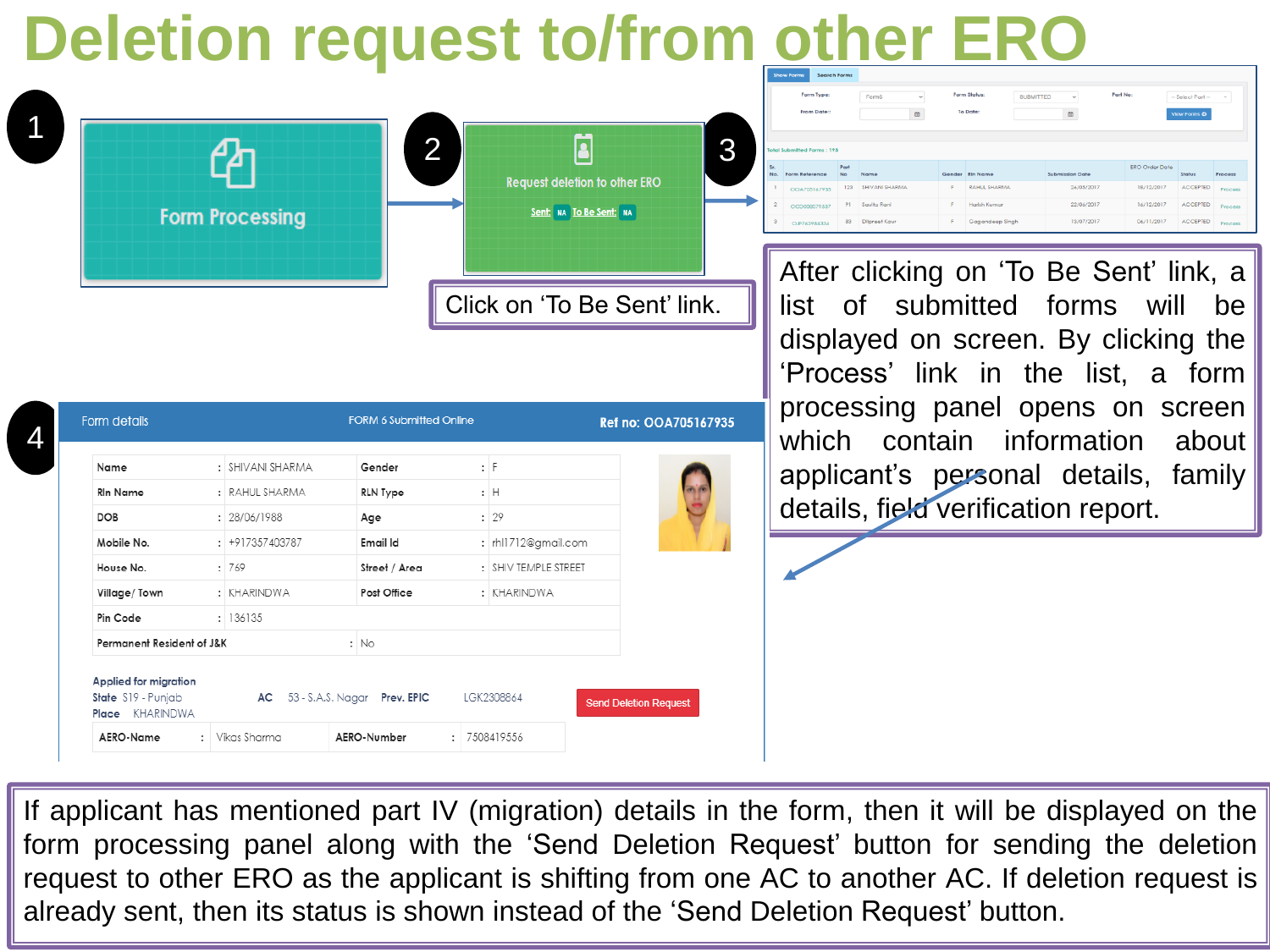# **Submission to ERO**

O

| $\overline{2}$<br><b>Form Processing</b>                                                                                                                                                            | 0<br><b>Submission to ERO</b><br>Submitted: NA To Be Submitted: NA | 3<br>Form Status Drop Down can be changed.<br><b>Click on Process Link</b><br>Show Forms<br>Search Forms<br>Form Status:<br>Part No:<br>Form Type:<br>Form6<br>ASSIGNED FOR V V<br>$-$ Select Part $ -$<br>$\sim$<br>From Date::<br>$\blacksquare$<br>To Date:<br>$\mathfrak{m}$<br>View Forms O                                                                                                                                                                                                                    |
|-----------------------------------------------------------------------------------------------------------------------------------------------------------------------------------------------------|--------------------------------------------------------------------|---------------------------------------------------------------------------------------------------------------------------------------------------------------------------------------------------------------------------------------------------------------------------------------------------------------------------------------------------------------------------------------------------------------------------------------------------------------------------------------------------------------------|
| Objections                                                                                                                                                                                          |                                                                    | otal BLO appointed Forms : 135<br>Gender Rin Name<br>No. Form Reference<br>Part No Name<br>Submission Date<br>Status<br>Process<br>01/07/2021<br>84 Sanyam Handa<br>Varinder Kumar<br>BLO_APPOINTED Process<br>M <sub>1</sub><br>OFQ467626042<br>F JATINDER SINGH<br>72 ASHMEET KAUR<br>01/07/2021<br><b>BLO_APPOINTED</b><br>$\overline{2}$<br>ORL225119196<br>Process<br>F Hira lal<br>01/07/2021<br><b>BLO_APPOINTED</b> Process<br>85 kusha devi<br>$\mathbf{3}$<br>OFT899253862<br>Click on the 'Process' link |
| Remarks<br>Supervisor Remarks: Not available                                                                                                                                                        |                                                                    |                                                                                                                                                                                                                                                                                                                                                                                                                                                                                                                     |
| <b>Operations</b><br><b>Details verified</b><br><b>Details incorrect</b><br>Proofs<br><b>BLO</b> report<br>Address<br>Forms details are incorrect<br>Name & photograph<br>Remarks:<br><b>Submit</b> |                                                                    |                                                                                                                                                                                                                                                                                                                                                                                                                                                                                                                     |

AERO will check all the Details and enter the remarks. Then after clicking on submit, this form will be submitted to ERO.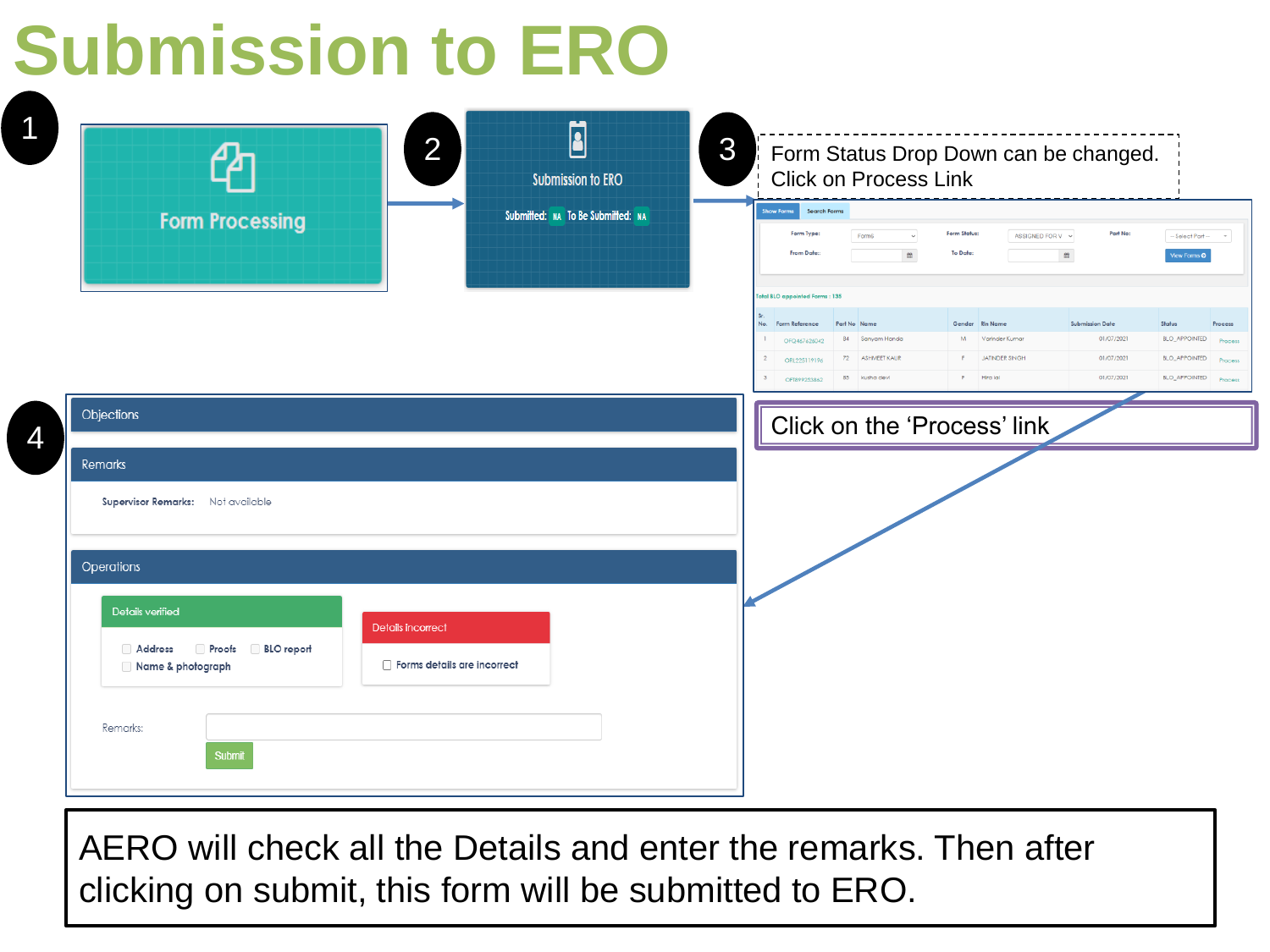# **Submission to ERO**

#### Submission to ERO for Accept or Reject

| Operations       |                  |              |                     |                             |                                     |
|------------------|------------------|--------------|---------------------|-----------------------------|-------------------------------------|
| Details verified |                  |              |                     | Details incorrect           |                                     |
| ☑ Address        | ☑ Proofs         | ☑ BLO report | ☑ Name & photograph | Forms details are incorrect |                                     |
| Remarks:         | Details Verified |              |                     | X                           | Submit<br>$\int_{1}^{1}$<br>Huttvat |
|                  |                  |              |                     |                             | Go to DC                            |